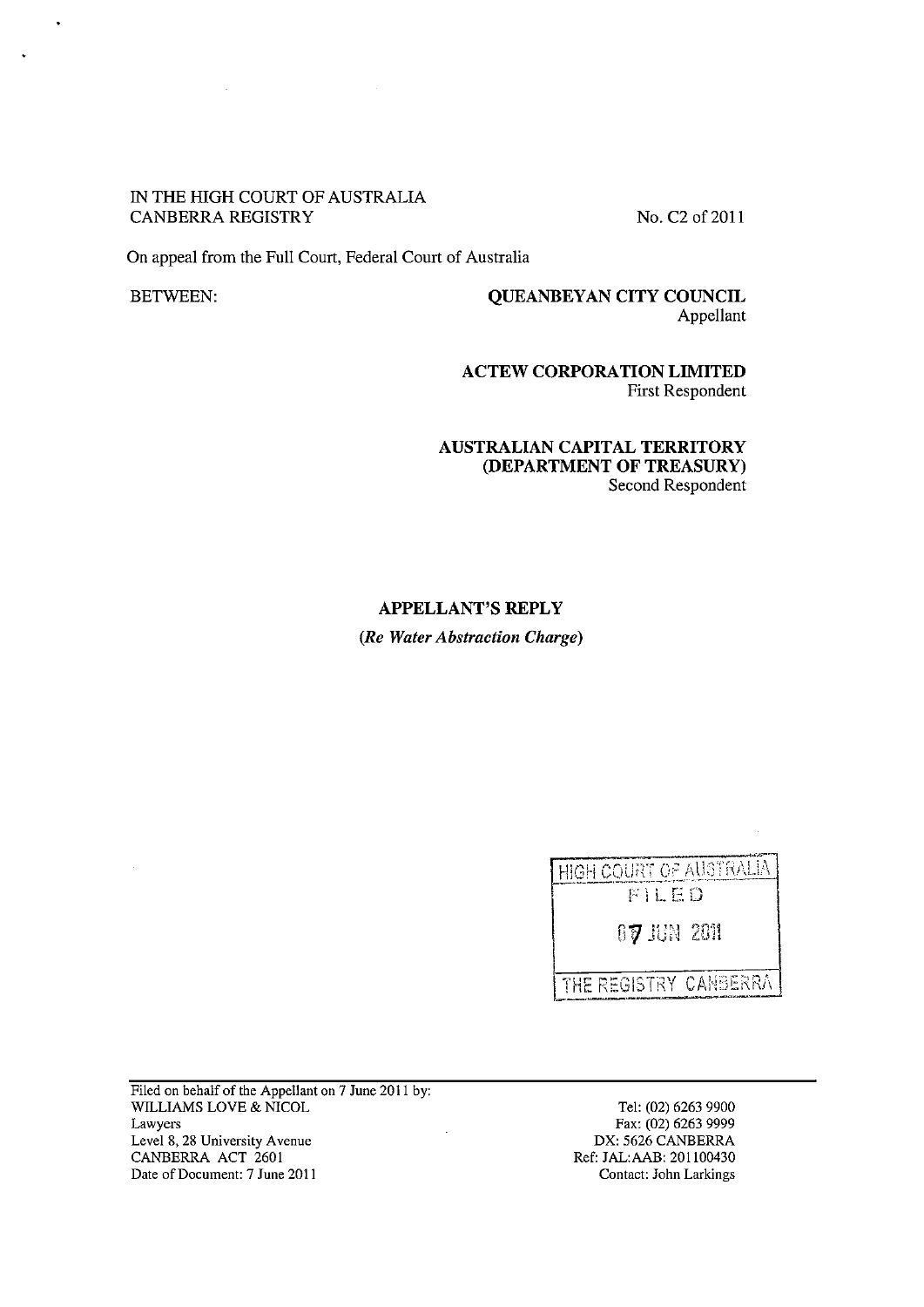1. The submissions are in a form suitable for publication on the internet.

# **REVENUE-RAISING PURPOSE**

2. The ACT correctly accepts at [45] that this question is intimately tied to the "discernible relationship to value" issue. It cites extrinsic materials at [33]-[39] in answer to QCC's argument that the ACT made no attempt to link the new 30c "water fee" to the value of what was being acquired. OCC agrees that the materials are relevant. Contrary to ACTEW's views at [54] (contrast [35] at fn 42), no issue of parliamentary privilege arises in using such materials in ascertaining the character of a measure,  $\frac{1}{2}$  and such use is entirely orthodox. However, the ACT's examination only confirms that the two purposes given for the water fee were to raise revenue and to manage demand.

# **THE DISCERNIBLE RELATIONSHIP REQUIREMENT**

- 3. The ACT puts the heart of its case at [49]: s 90 imposes no constitutional limit on the amount that a Territory [or State] can charge for water (or presumably any natural resource) that it owns or controls, alnd it can charge a monopoly price. That proposition removes a significant portion of economic activity from the reach of the s 90 guarantee.
- 4. At [15], ACTEW says that the discernible relationship requirement applies only to fees for services, not to fees for goods, because with services one must identify whether the fee "is *for* a particular service provided to the particular individual, or is instead for the conglomeration of 'services' provided by the government to the public at large". The same issue arises for goods. **If** a government charges considerably above the value of a good (in monopoly circumstances), the government cannot be charging for the particular good as opposed to raising revenue for its general purposes.
- 5. At [21], ACTEW follows Mason CJ, Deane and Gaudron JJ in *Harper* (1989) 168 CLR 314 at 325 in accepting that a State/Territory is not entitled to charge a fee which is "a mere device for tax collecting". But ACTEW does not explain how to distinguish such a device, nor why one should do so given the Respondents' position here. The way to  $\phi$  do so – consistent with authority and with principle – is to look to whether there is a discernible relationship to the value of that which is charged for.
- 30 6. At [23], ACTEW says that QCC's submissions rest upon "a novel and internally contradictory conception of the place of s 90". At [61]-[62] of its primary submissions, QCC invoked authoritative and consistent statements of this Court. Section 90 fosters national unity by facilitating free and equal trade in goods and giving the Commonwealth real control over the taxation of commodities, ensuring that the Commonwealth is not impeded by fiscal measures of the States if it adopts a policy of stimulating or deflating demand for goods.

7. The Respondents say that s 90 does not apply to "royalties": ACT, [47]-[48] and [54]; ACTEW, [28]. There is no such carve-out from s 90. ACTEW errs to suggest that Brennan J accepted the contrary in *Harper:* at 333.8, his Honour was referring to the 40 arguments put (see 333.3 and 334.4). The question must be whether a measure can be characterised as an excise. The ACT suggests at [54] that, otherwise, one would expect numerous challenges to royalties on "natural resources such as minerals, timbers and hydrocarbons". For each of those resources, State and Territory governments hold no

10

20

 $\mathbf{1}$ 

Cf also *Phillip Morris Ltd v Commissioner of Business Franchises (Vie)* (1989) 167 CLR 399 at 493; *Sportodds Systems Pty Ltd v NSW* (2003) 133 FCR 63 at [40]-[41].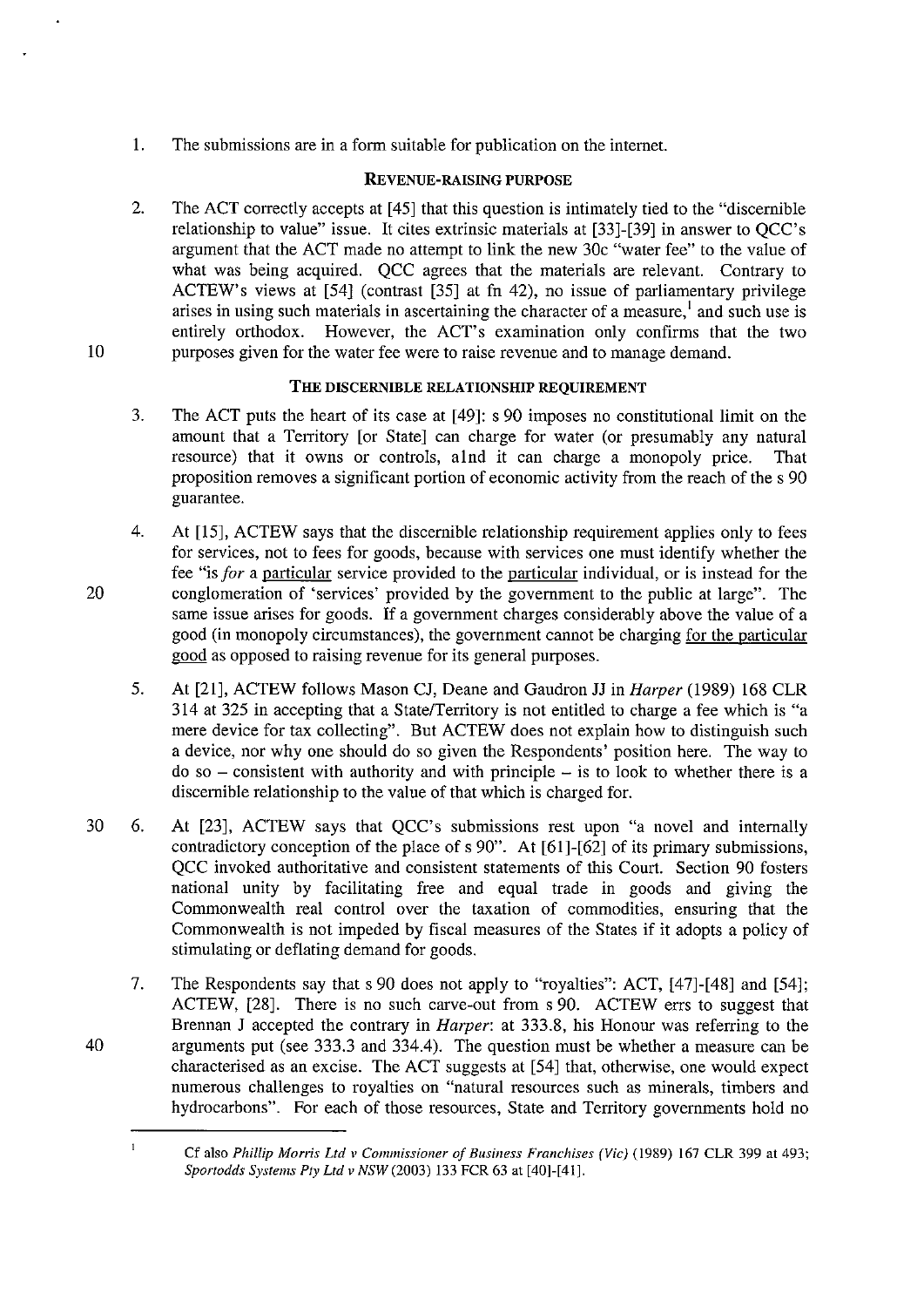2

monopoly position. If a State imposed a royalty on miners with no discernible relationship to the value of the minerals, miners would look elsewhere for their supply. This issue only arises where the person subjected to the exaction "is given no choice about whether or not he acquires": see *Air Caledonie,* 467. (This also answers ACTEW, at [19], on States selling in competition with private competitors.) Similarly, Keane CJ erred at [90] in posing an analogy with government rail transport services. Section 90 only applies with respect to goods, not services.

- 10 8. At [32], ACTEW asserts that, in *Harper,* the licence fees bore no obvious relationship to value. There were three versions of the licence fee in issue: the 1987 fee (\$360 for each tonne authorised under the licence); the 1988 fee (5% of the gross value of the quantity of abalone authorised under the licence); and the 1989 stepped fee of \$28,200 for up to 15 tonnes and \$40,000 for more than 15 tonnes: see 168 CLR 314 at 326.9-329.2. The 1989 market price paid to abalone fishers was approximately  $$17/kg$  (see at 317.8) -\$17,000/tonne. In those circumstances - and where discernible relationship was not argued - it can be seen why Dawson, Toohey and McHugh JJ found it possible to discern a relationship between the amount paid and the value of the privilege: 168 CLR 314 at 336.7. At [65], the ACT invokes Keane Cl's statement at [72] that "the most exiguous relationship will do to exclude the conclusion that there is 'no discernible relationship"'. Although the test does not require fine or precise analysis, it has real content. Contrary to Keane Cl's analysis, *Harper* does not suggest otherwise.
	- 9. At [61], the ACT submits in effect that the significance of *Airservices* is limited to the statute construed. However, s 67 of the relevant Act provided that the charges "shall not be such as to amount to taxation": the constitutional cases on taxation were discussed in that context. ACTEW's claim, at [30], that absence of a discernible relationship "may be of very little moment" is not supported by the cited paragraphs from *Airservices.*

# MONOPOLY PRICING

- 10. Both Respondents invoke Keane CJ at [76], saying that any practical compulsion recognises "that the WAC is not so high that consumers would make a rational economic choice to acquire their potable water from other suppliers": ACT, [75]; 30 ACTEW, [39]-[41]. First, the WAC is imposed on untreated water taken by ACTEW, not potable water received by consumers. Secondly, the effect of his Honour's analysis was that a State or Territory could charge whatever it wished, and could get away, in the market – thus, in a monopoly situation, it could charge monopoly prices: see Keane CJ at [86]-[89] and [92]. However, as QCC put in its primary submissions at [65]-[69], to accept that proposition is to denude the "discernible relationship" notion of meaning.
- 11. At [48]-[49], ACTEW argues that there was no legal or practical compulsion on ACTEW to acquire the untreated water. Buchanan J rightly rejected that argument as unrealistic: see [110] and [117]. ACTEW, as the relevant licensor, was obliged by ss 83-84 of the *Utilities Act* to supply water to consumers who requested it. The only 40 sufficient source of water to supply consumers was the ACT's developed water supply. ACTEW called evidence that it had been considering buying some water from the Snowy-Hydro scheme as one drought-mitigation strategy.<sup>2</sup> But this was not suggested as an alternative supply. As Buchanan J said, at [110], that "there was simply no

2

20

Second Supplementary Affidavit of Ross Munro Knee, 5 February 2009: AB 927-938; Annexure C -Email from David Harris of SnowyHydro Ltd to Leigh Crocker of ACTEW, 6 March 2007: AB 938.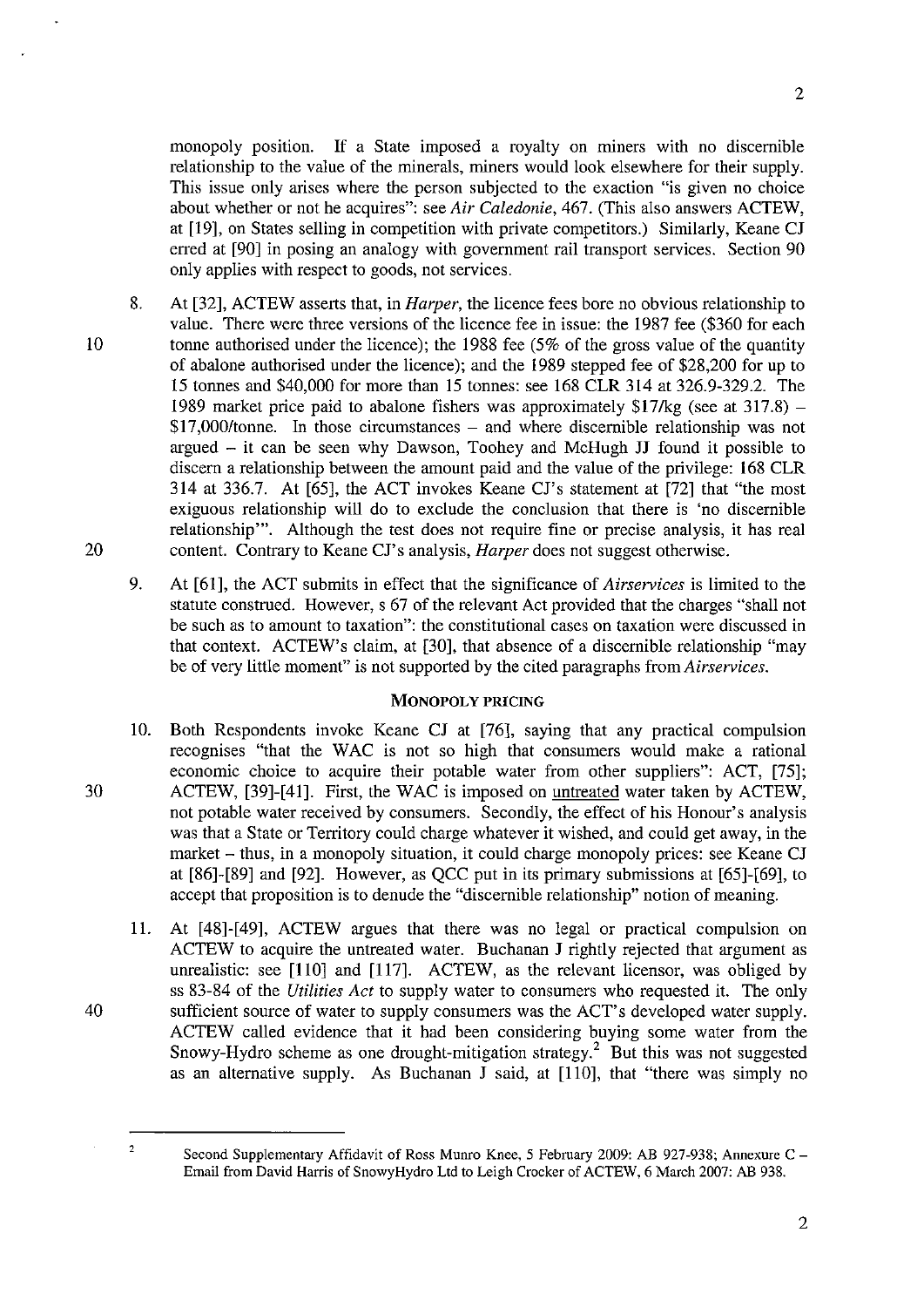practical alternative supply of water available to  $\text{ACTEW}^3$ , and "[a]ny speculation about alternative sources of supply was about remote, costly, future possibilities, not present realities".

12. If ACTEW argues that practical compulsion is insufficient, this should be rejected. It is inconsistent with authority on the point,<sup>4</sup> inconsistent with the analysis in *Air Caledonie* at 467 on being "given no choice about whether or not he acquires", and inconsistent with this Court's emphasis on looking to the substantial and practical effect of measures in the process of characterisation.

# No DISCERNIBLE RELATIONSHIP TO VALUE

- 10 13. The Respondents submit that "value" in this context includes "in an appropriate case such as this, political, environmental and social considerations, not just economic ones": ACT, [76]; ACTEW, [35], [42] and [56]. It is commonplace for taxes to be imposed for purposes beyond raising revenue. It is contrary to basic authority to suggest that such non-taxing purposes might lead to a measure not being characterised as a tax: cf QCC's primary submissions, [94]. If the Respondents' position was accepted, a State or Territory could impose levies on alcohol or tobacco because of a desire to manage or reduce demand in light of the dangers of those goods, or levies on petrol if justified by a desire to conserve a limited natural resource or reduce emissions.
- 14. Section 90 is an economic guarantee. The notion of a discernible relationship to the 20 value of what is acquired must relate to the objective value of the good in question. To extend the value to political or related considerations would enable governments to read themselves into power and out of the reach of s 90. The ACT complains at [95] that QCC's position would deny it one means of managing water demand. But there is nothing surprising about the fact that the Constitution may deny a State one (fiscal) means of achieving a potentially legitimate end.<sup>5</sup>
- 15. Both Respondents refer to an acceptance by counsel for QCC below that the increase in the WAC was a genuine assessment by the ACT to reflect more fully the true economic value of the water: ACT, [40] and [89]; ACTEW, [35]. And so it was - where the economic value included the monopoly profits it could, and did, extract. That economic 30 value reaches beyond what is permitted.
	- 16. The ACT makes the formal point at [91] that QCC should not be permitted to refer to evidence given by the experts because QCC has not specifically raised this in its appeal notices. But it was specifically raised in the notices of appeal to the Full Court, the majority of the Full Court did not consider the point, and it is sufficiently encompassed here within appeal ground  $5<sup>6</sup>$
	- 17. The ACT suggests at [83] that neither Professor Grafton nor the ICRC referred to the downstream evidence as a suitable proxy. That is incorrect: see QCC primary

3

 $\overline{\mathbf{3}}$ **See also Mr Fogarty's evidence on the costs of alternative supplies of potable water: AB 202-204;**  AB 54-55 (cross-examination).

<sup>4</sup>  *Attorney-General (NSW) v Homebush Flour Mills* (I937) 56 CLR 390; *Airservices* (1999) 202 CLR 133 at [132] (Gaudron J), [289]-[290] (McHugh J), and authority there cited.

<sup>5</sup> Note *Commonwealth Oil Refineries Case* (1926) 38 CLR 408 at 423 (Isaacs J); *Homebush Flour (1937)*  56 CLR 390 at 414 (Dixon J).

<sup>6</sup>  Paragraph 3A, Federal Court of Australia. Further Amended Notice of Cross-Appeal, 21 May 2010: AB 2751; High Court Notices of Appeal, 21 April 2011: AB 2862.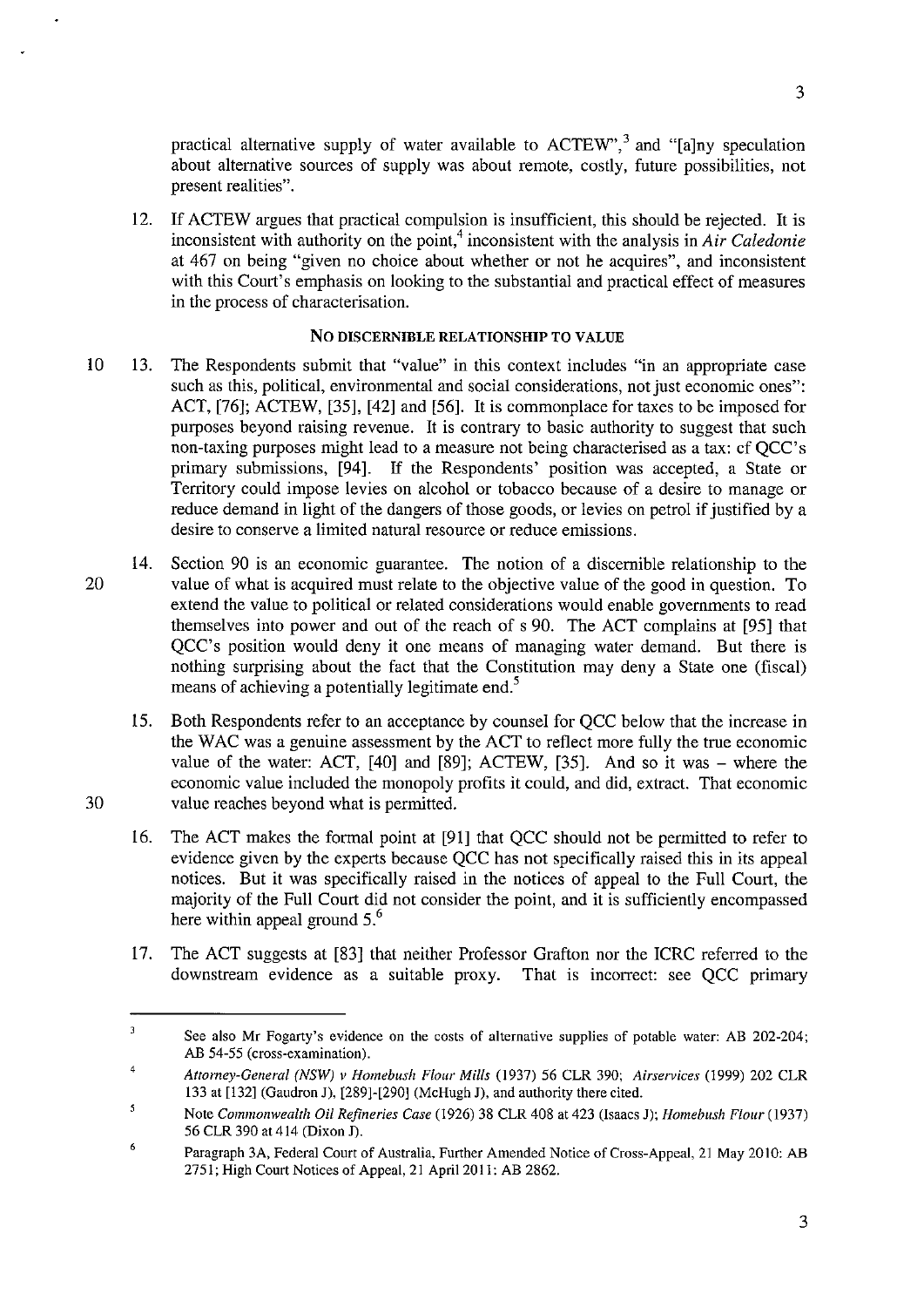submissions, [79]. Both invoked this evidence in support of the "opportunity cost" of the water being abstracted in the ACT. The ACT then says, at [84], that neither Grafton nor the ICRC expressed the view "that the irrigation water market in the Murrumbidgee is 'analogous' to the market for urban potable water in the ACT". This is quite true, but the ACT misunderstands the relationship, which relates to market value for *untreated*  water. The same may be said of Keane CJ at [92], invoked by the ACT at [85].

18. At [34], ACTEW accepts that market value may be relevant. At [44], it seeks to distinguish the Murrumbidgee evidence because it says it would only be interested in acquiring permanent high security entitlements, not temporary trades. This misses the 10 point: evidence of "temporary trades" is evidence of the selling price of actual untreated water (as opposed to general, future entitlements) in the nearest downstream market. It is that price which is informative of the worth of the untreated water taken by ACTEW from the ACT. Secondly, ACTEW says there is evidence of the price in the actual market. That is a circular way of saying that the ACT can charge whatever it likes. Thirdly, it suggests that the downstream evidence indicates high volatility. ACTEW neglects to mention that the high levels reached were in response to the worst drought on record, and were still well below the level of the WAC from 1 July 2006.

## OTHER POINTS RAISED BY THE RESPONDENTS

- 19. Internal financial arrangement: ACTEW, [50]-[52]. ACTEW argues that the ACT 20 could charge consumers whatever it wished, and that ACTEW should be equally free. The supposed "common ground" as to the premise reflected QCC's acknowledgement that, on the current state of the law, s 90 may not extend to levies directly on the consumer.<sup>7</sup> The majority in Ha (1997) 189 CLR 465 at 499-500 expressly stated that "it is unnecessary to consider whether a tax on the consumption of goods would be classified as a duty of excise". If the ACT had imposed the charge on consumption, QCC could have agitated that issue. As it is, QCC did not need do so.
- 20. ACTEW is a "Territory-owned corporation" and, although subject to the direction of the ACT (because the Government controls all voting shares and has a power of direction), it is nevertheless a company limited by shares and legally distinct from the ACT: see the *30 Territory-owned Corporations Act 1990* (ACT), s 6(1), Schedule 1. The WAC has been imposed on ACTEW, and is designed to be passed on to consumers. The ACT chose not to impose the WAC directly on each consumer of water.<sup>8</sup> ACTEW effectively asks the Court to ignore its distinct legal personality. No doubt the Court must be concerned here with substance and not form, but the creation of separate legal personality is no mere matter of form, and reflects an ACT policy choice with ramifications in a wide range of legal areas (for example, taxation, employment, use of government services). There is no warrant for ignoring this basic legal distinction here.
- 21. Whether an excise even if a tax: ACTEW, [55]-[56]. The ACT concedes at [3] that, if the W AC is a tax, then it is an excise. ACTEW does not; its argument is without merit: 40 cf Buchanan J (2009) 178 FCR 510 at [126]. The fee is imposed by reference to the quantity of untreated water taken, where that water is used in producing potable water. ACTEW's arguments here are a variant of its position that political/environmental

 $7$  Trial transcript 98/4-5.

 $\overline{8}$ Just as Tasmania was found, in *Dickensan's Arcade Ltd v State a/Tasmania* (1974) 130 CLR 177, to have chosen (as a matter of substance) not to impose the tobacco consumption tax directly on each consumer of tobacco but to impose that tax on retailers.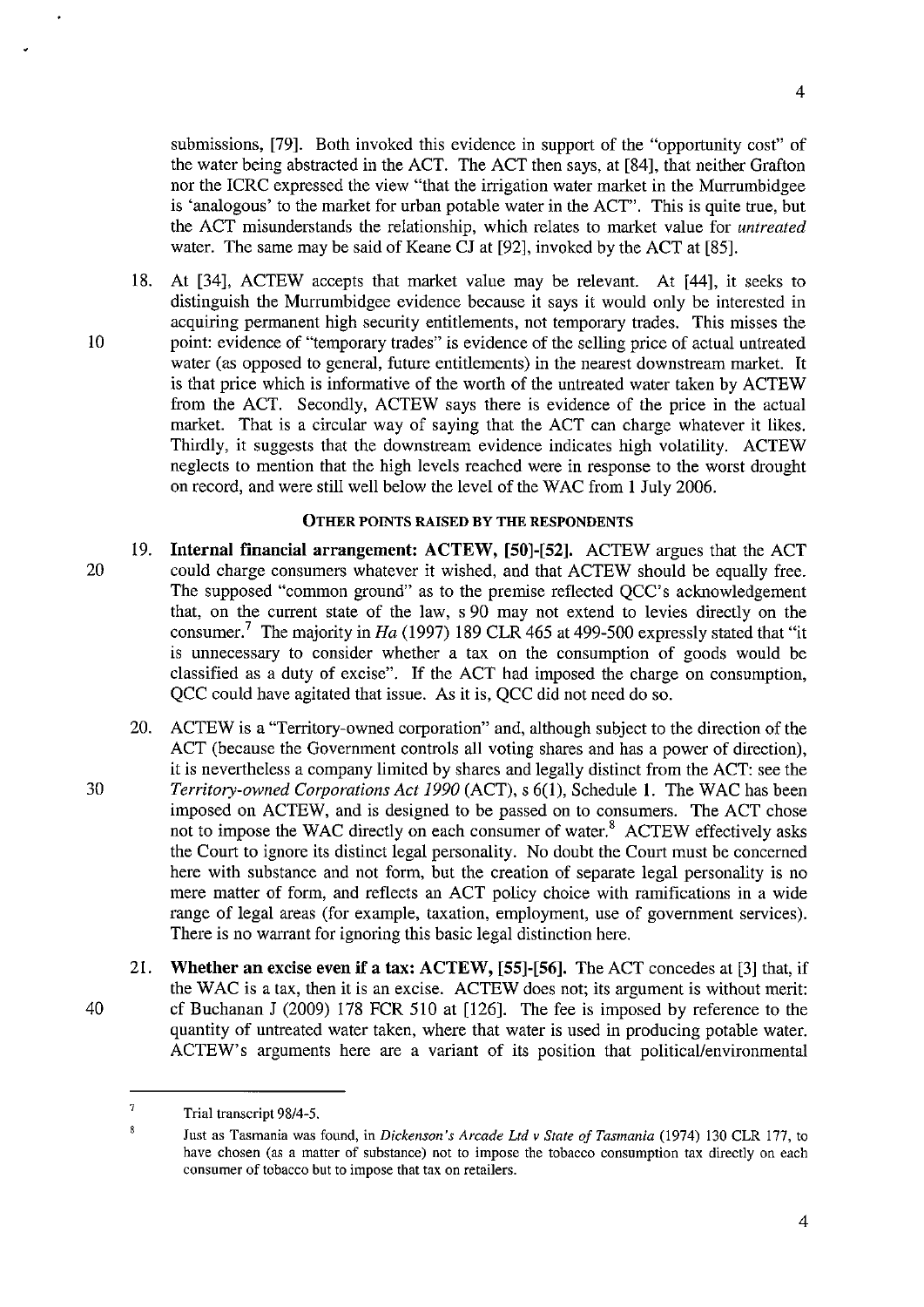- 22. Reading down: ACT, [98]-[99]. The ACT submits that, if invalidity is established, the relevant executive instruments should be read down as though they referred to a level of 25clkl. The instruments in question do not state that the WAC is "25c plus 30c per kl". They state the WAC is, for the relevant dates,  $55c/kl$  (or later  $51c/kl$ ).<sup>9</sup> Although OCC does not object to the 25c/kl level, it is not for the Court or the parties to choose a number that would satisfy the "discernible relationship" requirement and insert that instead of the number actually specified. That is a legislative action.
- 23. QCC's recovery of the WAC from ACTEW: ACTEW, [57]-[60]. This issue arises 10 for the WAC passed on to QCC in the 12-month period from I July 2006 to 30 June 2007, after which date QCC declined to pay the portion attributable to the WAC (although it has since paid the relevant amounts pursuant to the trial Judge's orders). In response, first, QCC seeks to rely on s 2lA of the *Limitation Act* 1985, which applies to "[a]n action for recovery of a revenue amount"  $-$  "an amount of money paid voluntarily or under compulsion as ... a tax, licence fee or duty imposed, or purportedly imposed, under an Act". However, "[a]s between ACTEW and QCC the WAC was not paid as a tax. It was a contractual payment": Buchanan J at [170]. Section 21A protects governments from claims with respect to invalid taxes. If it had been intended to protect taxpayers from claims by others, it would have been expressed differently.
- 20 24. ACTEW disputes that a basis for an action for money had and received is made out. Yet there was a total failure of consideration: Buchanan J at [166]-[168]. The water invoices issued on behalf of ACTEW itemised the amounts payable for the WAC (and UNFT), as a distinct part of the consideration.<sup>10</sup> The money was claimed by ACTEW and paid by QCC under the practical compulsion of a monopoly involving a basic human necessity. The ties of natural justice and equity require restitution in such a case.<sup>11</sup> As ACTEW itself submits, it is an entity of the ACT. That corporate structure cannot be ignored, but it is relevant to the claim that ACTEW should be required to disgorge the money taken. Whether or not QCC passed the WAC on to ratepayers is not to the point, just as it was not to the point in *Roxborough.* Furthermore, QCC is not a profit-making enterprise, but 30 a local council which uses funds raised for the benefit of ratepayers.
	- 25. ACTEW claims a "change of position" defence. To establish the defence it is necessary to establish that the "the defendant has acted to his or her detriment on the faith of the receipt".<sup>12</sup> Here there was no such reliance. ACTEW kept paying the WAC to the ACT even after QCC ceased making payments to ACTEW, suggesting that it would have paid the money on to the ACT even if QCC's refusal to pay had started earlier. Further, ACTEW agreed from July 2008 that "any payments made under this agreement on account of the WAC shall be repaid by ACTEW to QCC" if the WAC is held invalid.<sup>13</sup>

5

5

<sup>9</sup>  Water Resources (Fees Determination) 2006 (No 1): AB 1485; Water Resources (Fees Determination) 2007 (No 1): AB 1627; Water Resources (Fees Determination) 2008 (No I): AB 2151.

<sup>10</sup>  Cf *Roxborough v Rothmans of Pall Mall Australia Ltd* (2001) 208 CLR 516 at [13], [21], [24], [109]. Examples of the invoices are found at AB 1144. 1146. 1442. 1614. 1641 and 2158.

<sup>11</sup>  Note *Roxborough* (2001) 208 CLR 516 at [93]-[95].

<sup>12</sup>  *David Securities Pty Ltd v Commonwealth Bank of Australia* (1992) 175 CLR 353 at 385.5; see eg *United Overseas Bank v Jiwani* [1977] 1 All ER 733. [1976] 1 WLR 964.

<sup>13</sup>  Clause 3.7 of the Pricing Agreement between ACTEW and QCC. 7 July 2008: AB 411-412.